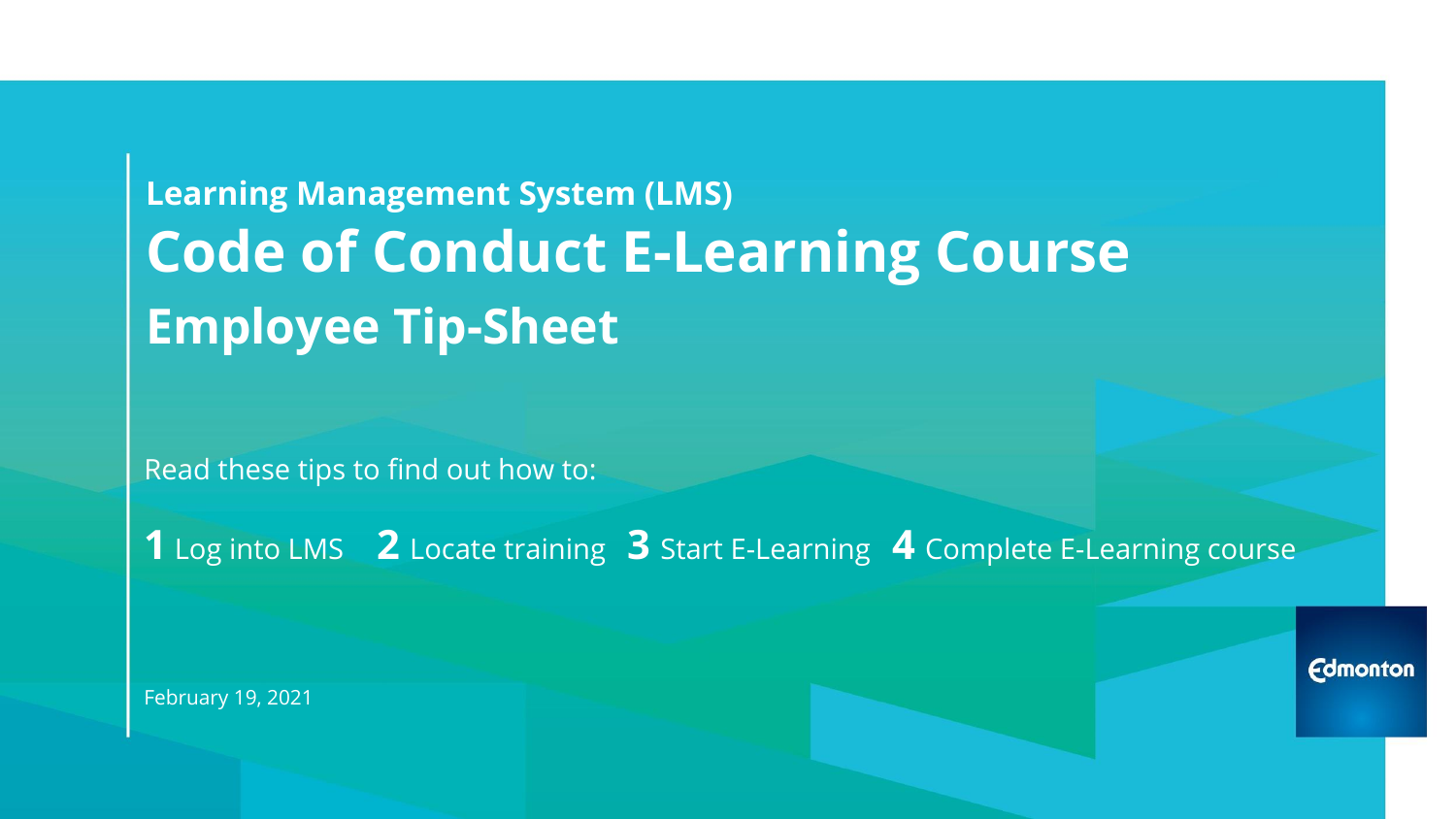# **1 Log into LMS**

Log into the [Learning Management System](https://coe.lf.cloud.opentext.com) using your 7 digit employee ID number and password.

| Welcome to the<br>Learning Management System                                                                                                                                                                                                                                                                                                                                                                                                                                                  | School 1<br>of Business<br><b>CITY OF EDMONTON</b>                                                        | <b>Edmonton</b> |
|-----------------------------------------------------------------------------------------------------------------------------------------------------------------------------------------------------------------------------------------------------------------------------------------------------------------------------------------------------------------------------------------------------------------------------------------------------------------------------------------------|-----------------------------------------------------------------------------------------------------------|-----------------|
| New to the City of Edmonton Learning Management<br>System?<br>Your username is your payroll/ employee ID number. This is<br>a 7 digit number that begins with zero.<br>Your password is the first 3 letters of your last name (all<br>capital letters) and your payroll/ employee ID number.<br>For example: if your last name is Treehouse and your payroll<br>number is 0123456 then your password will be TRE0123456.<br>For assistance please call Inside Information at 780-944-<br>4311 | To log in, enter your username and password.<br>User Name:<br>Password:<br>Forgot your password?<br>Enter |                 |

For best results, use **Google Chrome** browser**.** Make sure your pop-off blocker is turned off.

To disable the pop-up blocker in Chrome:

- 1. At the top right, click More  $\|\cdot\|$  and then click Settings.
- 2. Click 'Privacy and security' and then click Site Settings.
- 3. Click Pop-ups and redirects.
- 4. At the top, turn the setting to Blocked.

If this is your **first time logging into LMS**, your username is your 7 digit employee ID number and your password will be the first 3 letters of your last name (in capital letters) followed by your 7 digit employee ID number.

Example: John Anderson - 0123456 would be AND0123456.

**Trouble Logging In?** Contact Inside Information should you need any help logging into LMS. (E.g. you have forgotten your password or do not know your employee ID number)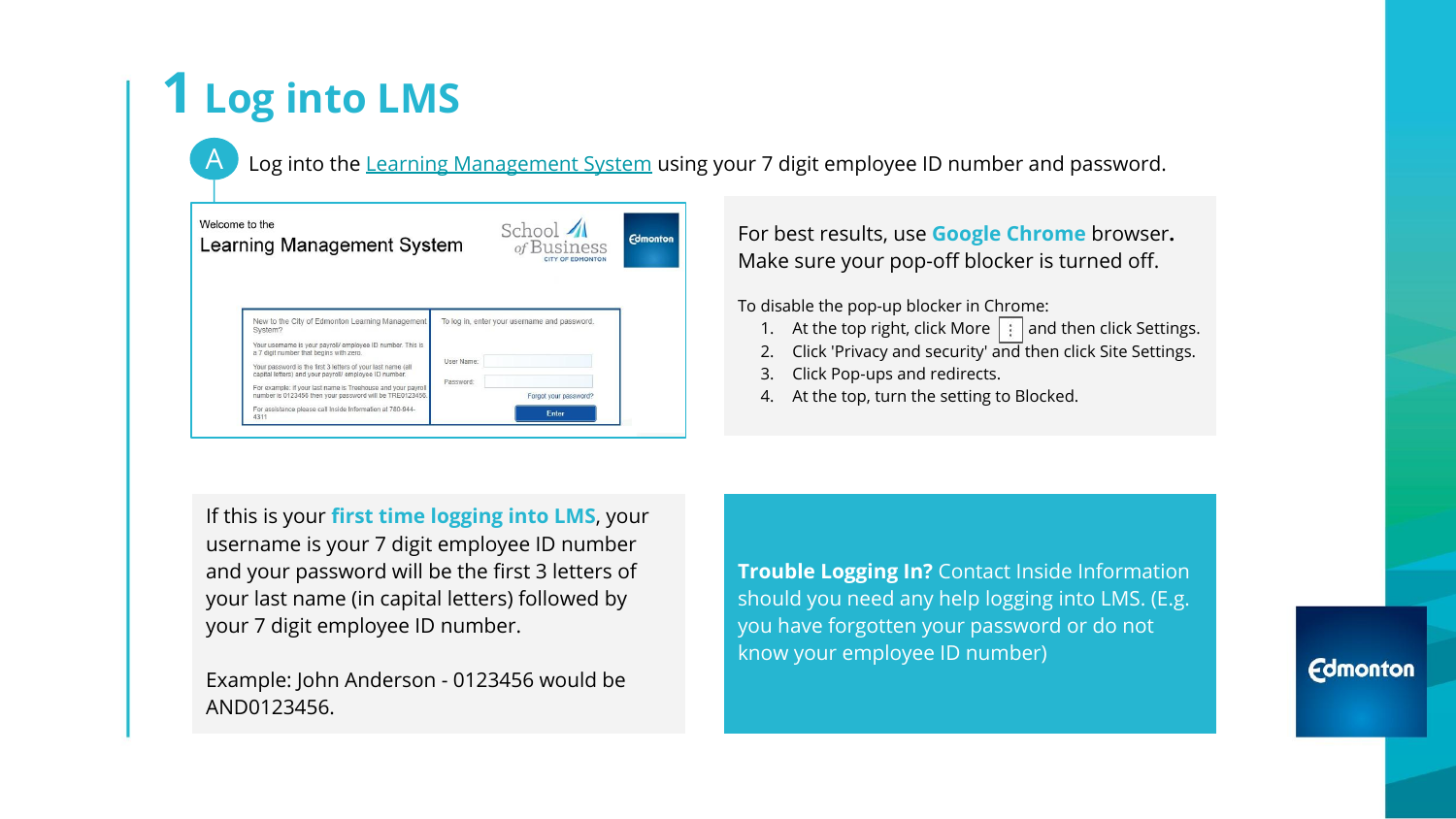## **2 Locate Training**

| School 4<br>of Business |                                                        |                    |                                                                                                 | Log Off<br>Search  | <b>Edmonton</b> |
|-------------------------|--------------------------------------------------------|--------------------|-------------------------------------------------------------------------------------------------|--------------------|-----------------|
| <b>Welcome</b>          | <b>CITY OF EDMONTON</b><br><b>Courses/Registration</b> | <b>My Learning</b> | Please be advised that due to the COVID-19 situation, all non-ess.<br><b>Achievement Record</b> | <b>My Messages</b> | <b>Profile</b>  |

To find the training click on your **My Learning** tab.



You will see the course titled "**Code of Conduct E-Learning (2021)**" located in your Learning Activities as part of your **Current Training**.

All active employees (as of February 12th payroll cut-off date) have been enrolled into this course!

**Course does not appear in your My Learning?** If the course does not appear in your My Learning tab, please contact [Learning@edmonton.ca.](mailto:Learning@edmonton.ca)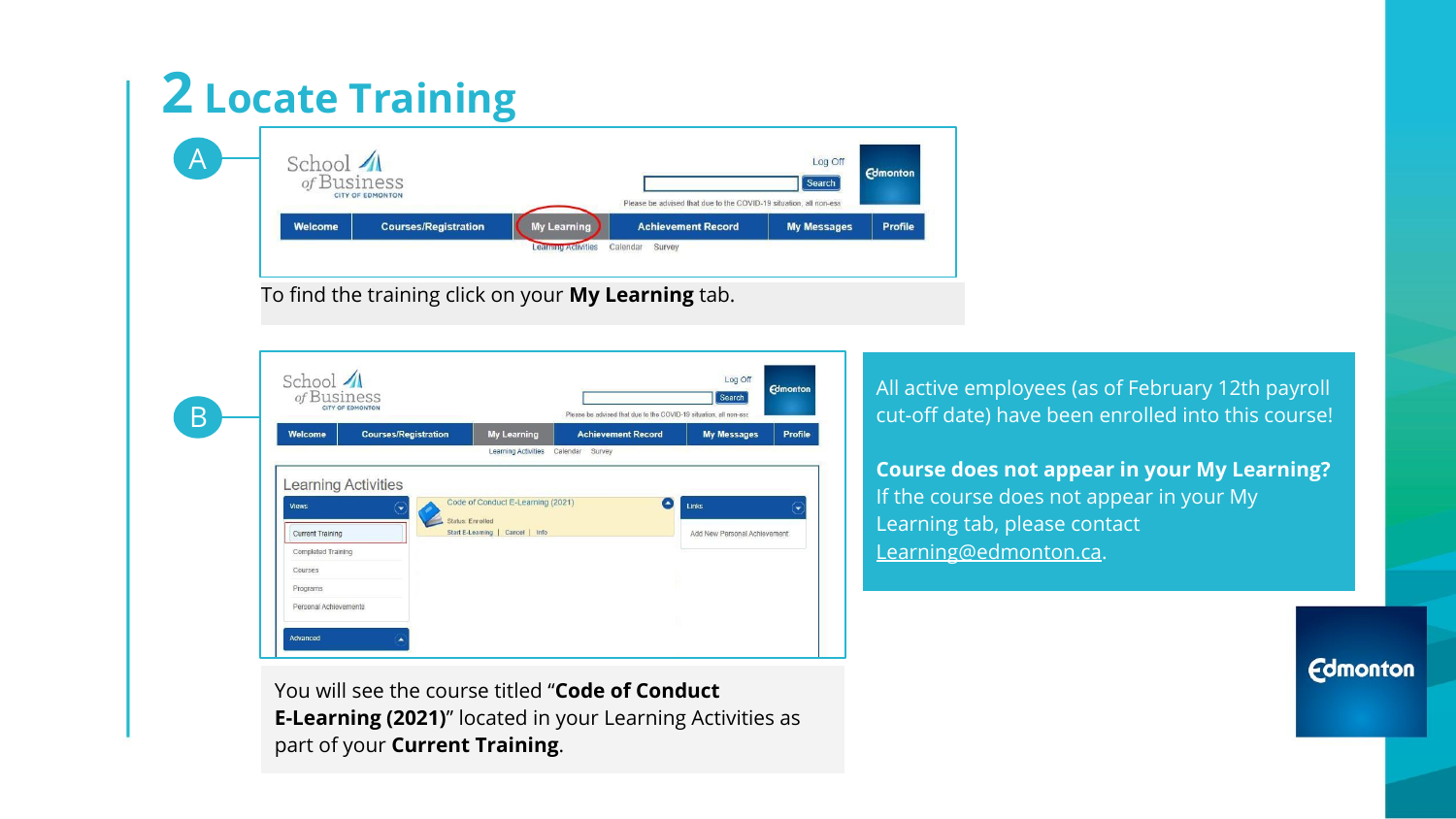## **3 Start E-Learning**

 $\mathsf{A}_{\scriptscriptstyle{0}}$ 

 $\mathsf{C}\phantom{0}$ 

Click **"Start E-Learning"** to launch the course.

| Code of Conduct E-Learning (2021)  |  |
|------------------------------------|--|
| Status: Enrolled                   |  |
| Start E-Learning<br>Cancel<br>Info |  |
|                                    |  |

B

The course will open up outside of the LMS in a new window or separate tab.

#### Your course has been launched in a new window.

We launched your course in a new window but if you do not see it, a popup blocker may be preventing it from opening. Please disable popup blockers for this site.

#### **Return to LMS**

Welcome to the Code of Conduct E-Learning course!



Approximate Course Duration: **60 minutes**

This course has a graded assessment. You must score at least **80%** to pass this course.

**To avoid issues with the LMS timing out, please make sure you are going through the training in one-sitting**. This will ensure your results will be submitted back to LMS once you are finished.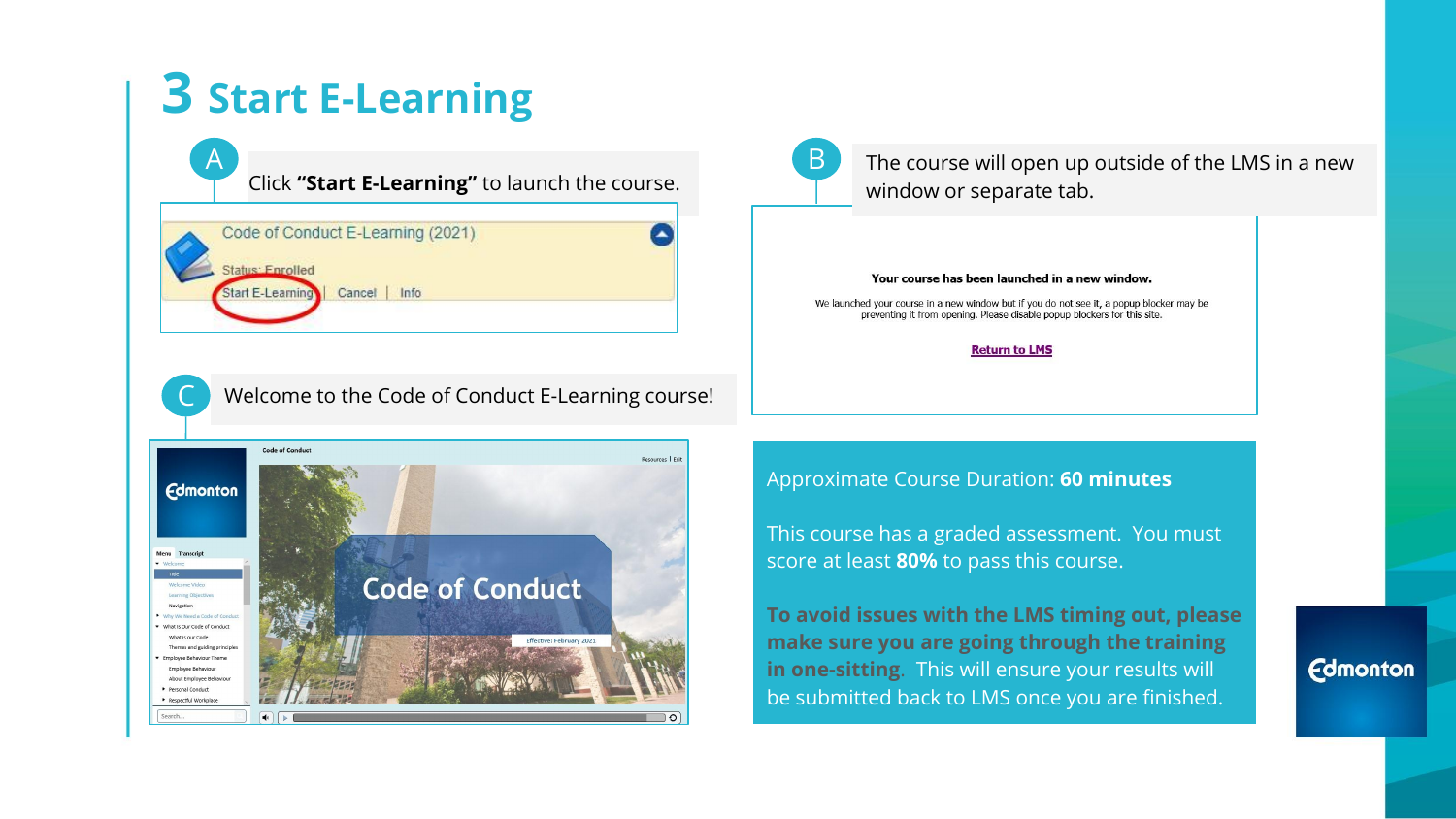### **4 Complete E-Learning Course**

Follow the instructions provided in the online training to navigate your way through the course. Make sure to listen and read each slide before moving on.  $\mathsf{A}_{\scriptscriptstyle{0}}$ 

|                                                                                                                                                                                                                                              | <b>Edmonton</b>                                                                                                      | <b>Acknowledgement of Understanding</b><br>By completing this eLearning<br>course, you declare that you | Resources   Exit<br>- Select Yes to continue to the                                   |
|----------------------------------------------------------------------------------------------------------------------------------------------------------------------------------------------------------------------------------------------|----------------------------------------------------------------------------------------------------------------------|---------------------------------------------------------------------------------------------------------|---------------------------------------------------------------------------------------|
| Menu Transcript<br>about my action?<br>question?<br>What are the disclosure and<br>reporting obligations?<br>Misconduct Hotline?<br>What is expected if I am in a<br>leadership role?<br>Where can I find more<br>information and resources? | What should I do if I am unsure<br>$\frac{1}{2}$<br>Who can support me if I have a<br>How do I contact the Fraud and | understand your obligations<br>and responsibilities under the<br>City of Edmonton Code of<br>Conduct.   | graded quiz.<br>- Select No to review the course<br>again.<br><b>YES</b><br><b>NO</b> |
| Acknowledgement of<br>Understanding<br>Search                                                                                                                                                                                                | ۴<br>٠                                                                                                               |                                                                                                         | « PREV<br>O<br>NEXT ><br><b>Results</b>                                               |
|                                                                                                                                                                                                                                              |                                                                                                                      | <b>Your Score:</b><br><b>Passing Score:</b>                                                             | 90% (90 points)<br>80% (80 points)                                                    |
|                                                                                                                                                                                                                                              |                                                                                                                      |                                                                                                         | Result:                                                                               |
|                                                                                                                                                                                                                                              |                                                                                                                      | Congratulations, you passed.                                                                            |                                                                                       |

Begin the graded quiz. There are 10 questions to answer. Score at least 80% to pass. You will have 3 attempts to pass.



**Important:** Once you have finished the course with a passing grade of at least 80% or after you have tried the test three times, you must **click on the Submit Results** button to ensure your results get sent back to the LMS for tracking.

Once you have submitted your results, the course will close and you will return to the LMS. Your LMS record will be updated!

#### **Congratulations!**

B